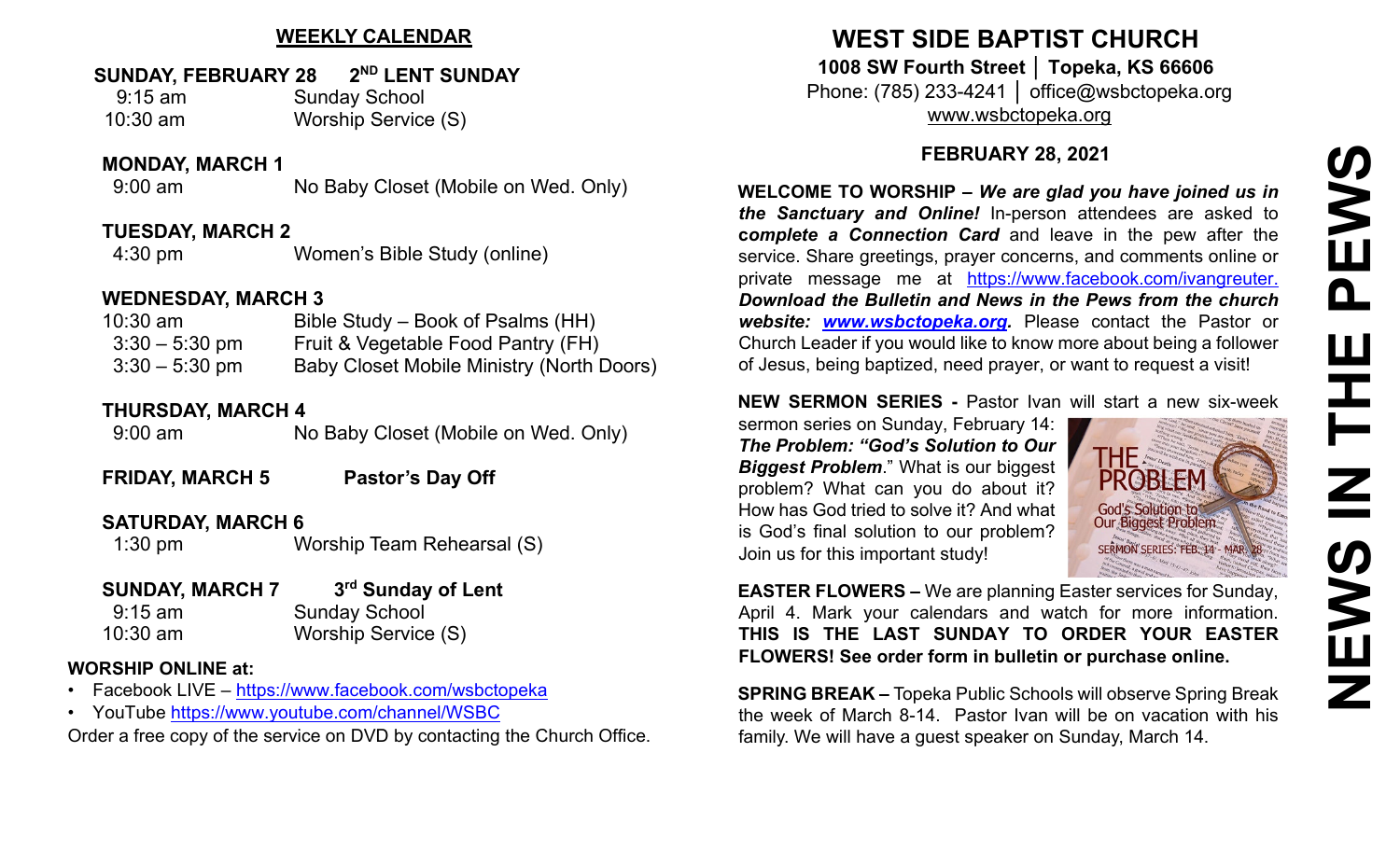**BABY CLOSET –** The **Baby Closet is CLOSED** to the public and will operate in **MOBILE DISTRIBUTION ONLY** until March 15. Beginning March 15 Baby Closet will resume back on Monday's 9 – 11 am, Thursday's 1 – 3 and Wednesday's 3:30 – 7:00 pm. Leave a message on the Baby Closet voice mail for supplies.

**BIBLE STUDY ONLINE** – Join us for **"The Psalm Book of Israel" Bible Study on Wednesday MORNINGS at 10:30 am in Holmer Hall (face masks, mass limit, and social distancing required) or ZOOM (see email for link and password).** 

**COUNCIL OF MINISTRIES –** The Church Council (Officers, Coordi[nators](https://creativecommons.org/licenses/by-nc-nd/3.0/) of Ministries, and the Pastor) will meet on the **second Tuesday of the mont[h at 6:](https://creativecommons.org/licenses/by-nc-nd/3.0/)00 pm in Holmer Hall**. The meetings are open, and members are enco[urage](https://creativecommons.org/licenses/by-nc-nd/3.0/)d to attend. See Pat Carpenter, Moderator, for details or agenda.

**FOOD PANTRY –**Free Fruit and Vegetable Food Pantry on **Wednesdays from 3:30 to 5:30 pm, while supplies last**. **MOBILE SITE**: enter western PARKING LOT from  $4<sup>th</sup>$  and CLAY Streets; do not park or exit your vehicle. Equal Opportunity. \*All food is available at no cost. **FACE COVERINGS or MASKS REQUIRED.** Thank you to Jack Janway, Outreach Coordinator, and all the volunteers who make this service project possible.

**HOLY WEEK SERVICES -** We will host multiple in-person and online services during HOLY WEEK:

- **PALM SUNDAY –** Join us for a worship service focused on the procession and passion of Jesus on Palm Sunday, March 28 at 10:30 am.
- **MAUNDY ("Command") THURSDAY** service at 7:00 pm on April 1 (No Fools Day Joke). RSVP!
- **GOOD FRIDAY** Come to our Good (Holy) Friday Worship Service at 7:00 pm on April 2. We will remember the last words of Jesus Christ.
- **EASTER SUNRISE VIGIL** Join us for prayer and the lighting of the Christ Candle on Sunday April 4 at 7:00 AM.
- **EASTER CELEBRATION**  Celebrate the Resurrection on Easter Sunday, April 4 at 10:30 AM in the Sanctuary.

**PUBLIC HEALTH NOTICE: ORANGE PHASE – BUILDING OPEN TO PUBLIC –** To mitigate the spread of the Coronavirus (COVID 19), the Church leaders have enacted *Phase ORANGE Protocols* on the advice of our Executive Minister, the Governor of the State of Kansas, and Shawnee County Health Officer. Effective immediately until further notice:



- **MASKS REQUIRED -** All persons (age 6 and older) are required to **WEAR A MASK IN PUBLIC including employees of the church,** with certain exemptions apply including all children *age 5 and under*, when social distancing (keeping six feet of distance between yourself and others outside your household, except for occasional or incidental moments of closer proximity) is not possible.
- **LIMIT MASS GATHERINGS to 300 persons (including weddings)** OR 50% capacity of a room after restrictions and protocols are observed.
- **HIGH RISK INDIVIDUALS and PARENTS AND SMALL CHILDREN should take more intensive precautions including** *staying-safe-at home*. High-risk individuals include those with underlying medical conditions, including chronic lung disease, asthma, heart conditions, severe obesity, chronic kidney disease, liver disease, or who are otherwise immunocompromised.

**SUNDAY SCHOOL HAS RESTARTED –** Teachers have restarted Sunday School at 9:15 am each week. There are classes offered for all ages:

- **1. Elementary**
- **2. Upper Elementary/Preteen**  Fran Seymour-Hunter and Pat Carpenter (upstairs)
- **3. Youth –** Ivan Greuter (downstairs Youth room)
- **4. Adults – The Chosen (video series)** 
	- **–** Jack Janway (first floor Holmer Hall)